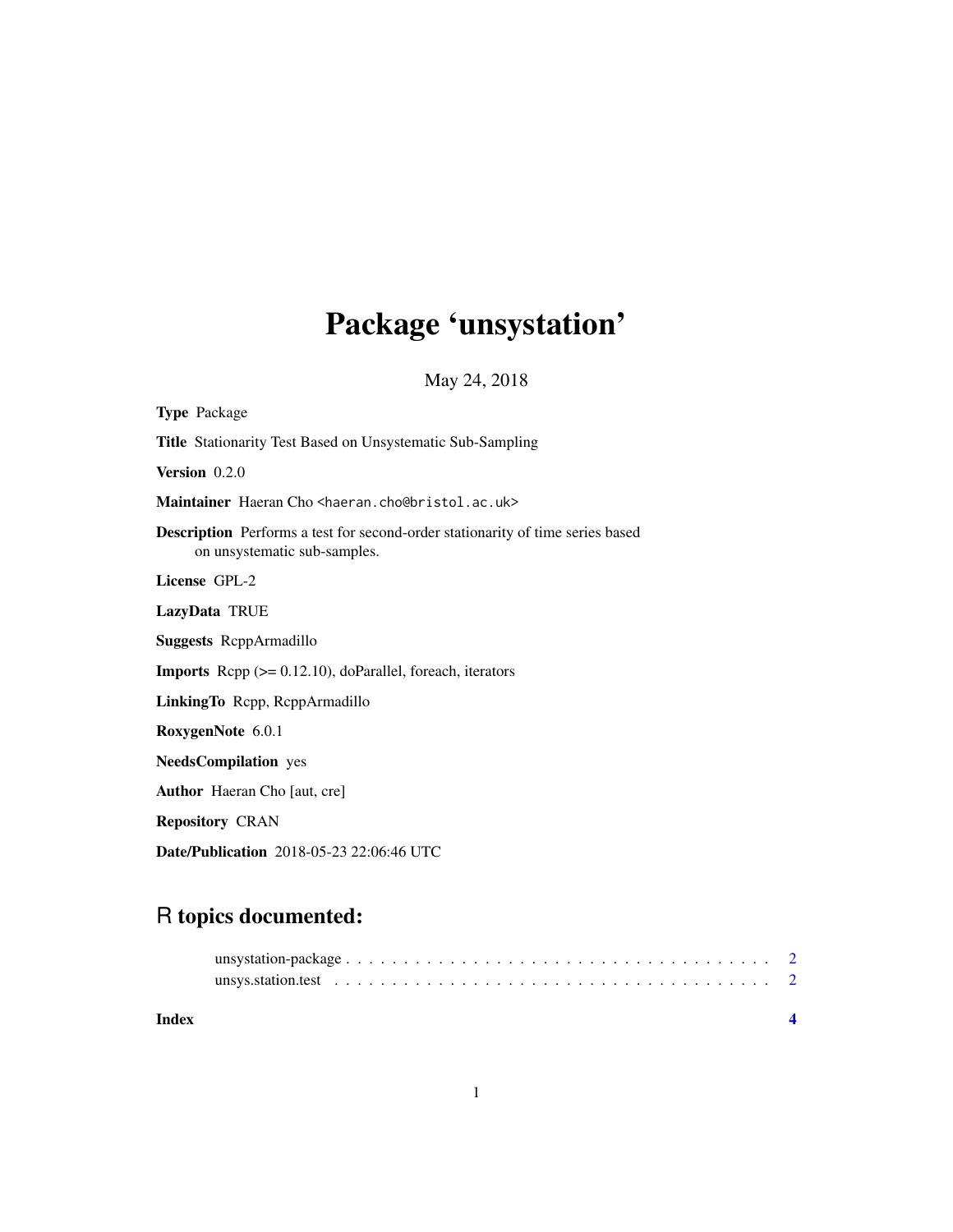<span id="page-1-0"></span>unsystation-package *A second-order stationarity of time series based on unsystematic subsamples*

#### Description

The package implements a new method for testing the stationarity of time series, where the test statistic is obtained from measuring and maximising the difference in the second-order structure over pairs of randomly drawn intervals.

#### Details

| Package: | unsystation |
|----------|-------------|
| Type:    | Package     |
| Version: | 0.2.0       |
| Date:    | 2018-05-23  |
| License: | $GPL (=2)$  |

The main routine of the package is [unsys.station.test](#page-1-1).

#### Author(s)

Haeran Cho

Maintainer: Haeran Cho <haeran.cho@bristol.ac.uk>

#### References

H. Cho (2016) A second-order stationarity of time series based on unsystematic sub-samples. Stat, vol. 5, 262-277.

<span id="page-1-1"></span>

| unsys.station.test | A second-order stationarity of time series based on unsystematic sub- |
|--------------------|-----------------------------------------------------------------------|
|                    | samples                                                               |

#### Description

The function implements a stationarity test procedure, where the main statistic is obtained from measuring the difference in the second-order structure over pairs of randomly drawn intervals. Maximising the main statistics after AR Sieve bootstrap-based variance stabilisation, the test statistic is obtained which is reported along with the corresponding pair of intervals and the test outcome.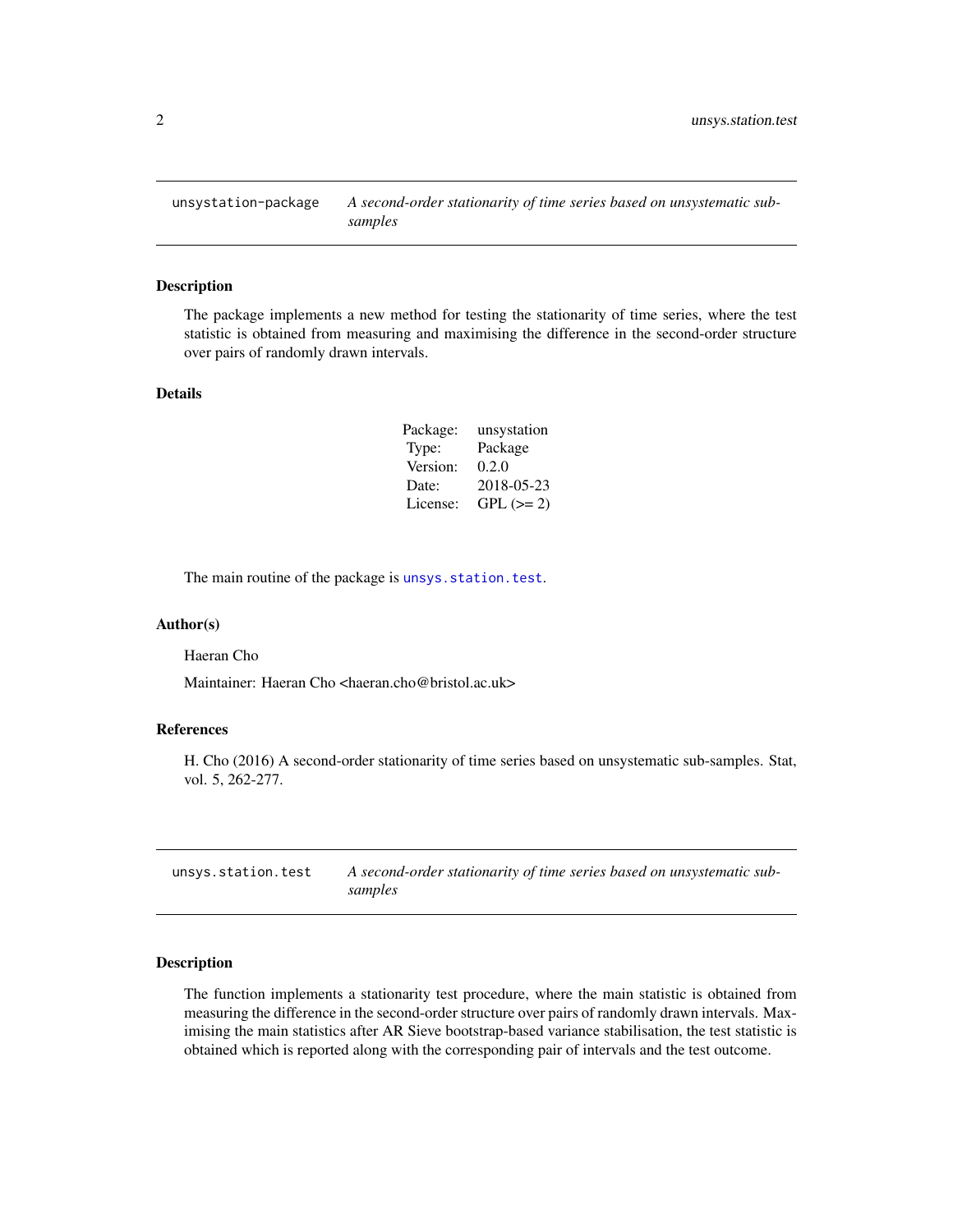### <span id="page-2-0"></span>unsys.station.test 3

# Usage

```
unsys.station.test(x, M = 2000, sig.lev = 0.05, max.scale = NULL,
 m = NULL, B = 200, eps = 5, use.all = FALSE, do.parallel = 0)
```
### Arguments

| $\times$    | input time series                                                                                                                                                                                                                                            |
|-------------|--------------------------------------------------------------------------------------------------------------------------------------------------------------------------------------------------------------------------------------------------------------|
| M           | number of randomly drawn intervals                                                                                                                                                                                                                           |
| sig.lev     | significance level between 0 and 1                                                                                                                                                                                                                           |
| max.scale   | number of wavelet scales used for wavelet periodogram computation; max. scale = NULL<br>activates the default choice (max.scale = round( $log(log(length(x), 2), 2))$ )                                                                                      |
| m           | minimum length of a random interval; $m = NULL$ activates the default choice<br>$(m = round(sqrt(length(x))))$                                                                                                                                               |
| B           | bootstrap sample size                                                                                                                                                                                                                                        |
| eps         | a parameter used for random interval generation, see the supplementary docu-<br>ment of Cho $(2016)$                                                                                                                                                         |
| use.all     | if use . all=TRUE, all M <sup>*</sup> M pairs of random intervals are considered in test statistic<br>computation; if use . all=FALSE, only 10 <sup>*</sup> M pairs are used; regardless, the whole<br>M*M pairs are considered in test criterion generation |
| do.parallel | number of copies of R running in parallel, if do parallel = $\theta$ , %do% operator<br>is used, see also foreach                                                                                                                                            |

# Value

| intervals                     | a pair of intervals corresponding to the test statistic, exhibiting the most distinct<br>second-order behaviour |
|-------------------------------|-----------------------------------------------------------------------------------------------------------------|
| test.stat                     | test statistic                                                                                                  |
| test.criterion test criterion |                                                                                                                 |
| test.res                      | if test.res=TRUE, the null hypothesis of stationarity is rejected at the given<br>significance level            |

#### References

H. Cho (2016) A second-order stationarity of time series based on unsystematic sub-samples. Stat, vol. 5, 262-277.

## Examples

```
## Not run:
x < - rnorm(200)unsys.station.test(x, M=1000)
```
## End(Not run)